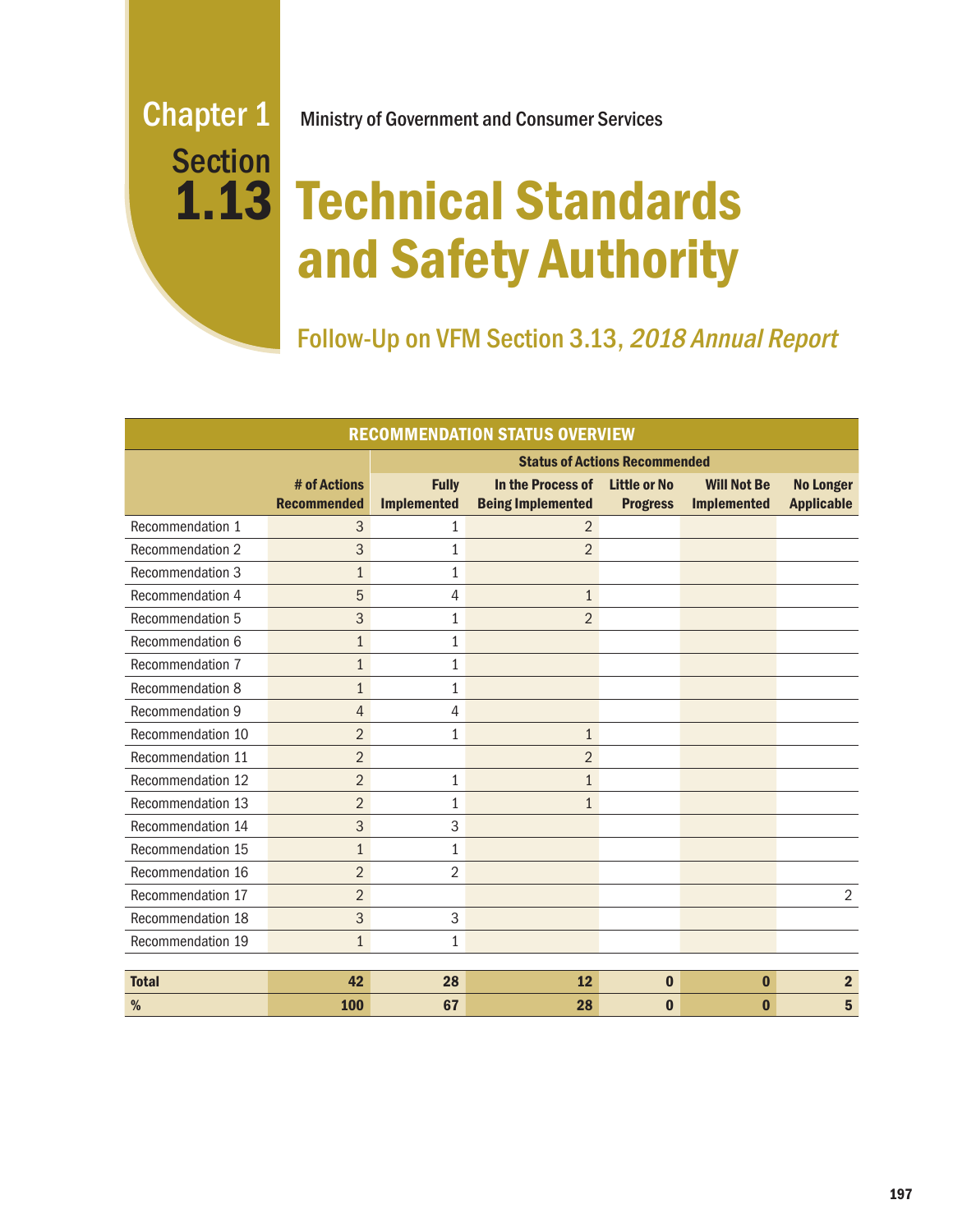# Overall Conclusion

As of September 30, 2020, the Technical Standards and Safety Authority (TSSA) and the Ministry of Government and Consumer Services (Ministry) have fully implemented 67% of the recommended actions in our *2018 Annual Report*. For example, the TSSA established a clear decision-making framework for deciding which programs require ongoing risk-based inspection programs; where frequency of inspections could be reduced or eliminated; and whether other oversight methods, such as licensing conditions or voluntary registration, could be used. It also implemented an oversight process to withhold operating permits for amusement rides with outstanding safety issues, and began random inspections to make sure uninspected rides are not being used. Furthermore, it is now auditing insurance companies to assess whether they are following inspection standards for boilers and pressure vessels.

About 28% of the actions we recommended were in the process of being implemented. In response to our *2018 Annual Report,* the TSSA Board approved (in April 2019) a four-year plan for a major regulatory transformation of the TSSA. As part of this transformation, the TSSA has been addressing some of our recommendations. For example, it is in the process of reviewing, updating and formalizing inspection standards for all safety program areas; assessing where checklists can be used to improve inspection processes; and reviewing operating license requirements to determine if companies should be required to meet specific conditions before renewing licences. The TSSA is also in the process of upgrading and replacing all of its information technology systems to support this regulatory transformation. Throughout this report, we explain how specific items in the transformation plan relate to and address some of our recommendations. We refer to the transformation plan as "Regulatory Transformation Plan" throughout this report.

A further 5% of our recommended actions are no longer applicable because the TSSA found a different solution or, in the case of Upholstered and Stuffed Articles, the Ontario government cancelled the safety program altogether.

The status of actions taken on each of our recommendations is described in this report.

# **Background**

The Government of Ontario established the Technical Standards and Safety Authority (TSSA) in 1997 with a mandate to promote and enforce public safety on its behalf over a broad range of equipment and industrial operations.

The TSSA promotes and enforces public safety through four programs:

- Fuels Storage and Handling (Fuels);
- Boilers and Pressure Vessels and Operating Engineers (Boilers and Pressure Vessels);
- Upholstered and Stuffed Articles, (subsequent to our 2018 audit, the government has cancelled this program); and
- Elevating Devices, Amusement Devices and Ski Lifts (Elevating Devices).

The TSSA is self-funded through the fees that it charges the organizations it regulates, and receives no government funding. The TSSA is responsible for registering, licensing and inspecting the manufacture, installation, maintenance and operation of the devices and companies it regulates. Until July 1, 2019, when the government cancelled the Upholstered and Stuffed Articles program, the TSSA was also responsible for ensuring that upholstered and stuffed articles sold in Ontario, such as toys, mattresses and furniture, are made with new and clean filling materials, and that their labels correctly describe their contents. The TSSA has the authority to shut down unsafe devices and prosecute companies that do not comply with safety laws.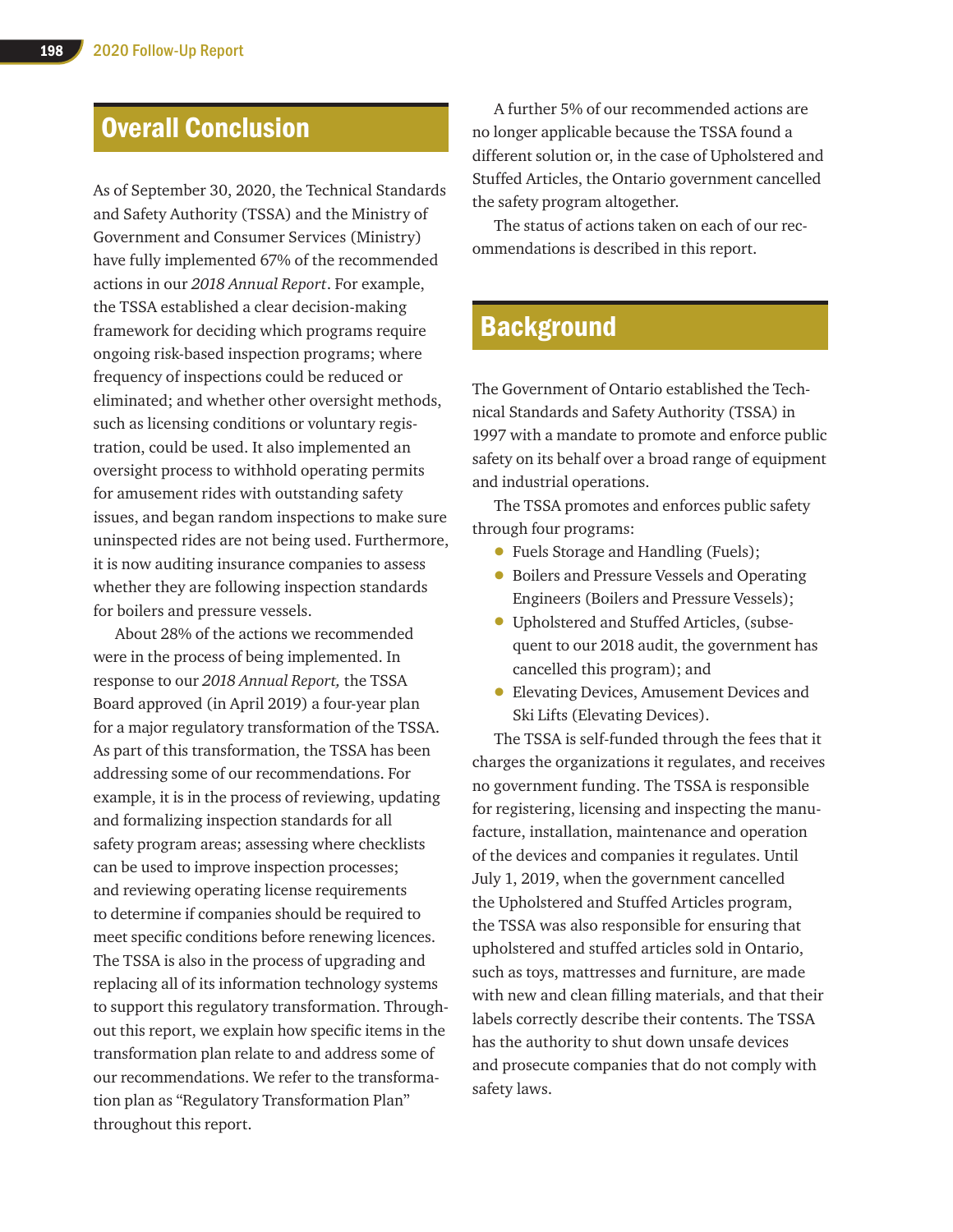The Ministry of Government and Consumer Services (Ministry) is responsible for overseeing the TSSA, but we found the Ministry had not ensured that the TSSA was fulfilling its mandate, and we observed that the TSSA's own oversight processes were not fully effective.

Among our significant findings:

- The TSSA did not have consistent inspection standards that all inspectors were required to follow. The TSSA could also not explain why it did not periodically inspect some areas in the fuel sector, such as pipelines, compressed natural gas stations and propane distributors.
- A small number of large elevator-maintenance companies had dominated the Ontario market and for years had been failing to maintain most of the province's operating elevators in accordance with safety laws. The TSSA had tried with little success to have these large companies perform required maintenance and safety tests. When we discussed this issue with representatives of the maintenance companies, their view was that sometimes elevator owners were responsible for poor compliance with safety laws.
- The TSSA's computer system was outdated and contained inconsistent and incomplete information about the safety status of devices and businesses that it regulates. As a result, in 2018, the TSSA renewed the operating licences of over 300 elevators that at the same time were shut down by the TSSA for being unsafe to operate.
- When the TSSA found a mislabelled upholstered and stuffed article that it deemed to be a risk to the public, it ordered the inspected retailer to remove the article from sale. However, we were able to purchase the same mislabelled articles from other stores and online because the TSSA did not check other sources of sale. Also, we were able to purchase one out of every two mislabelled articles from the same inspected stores that the TSSA had ordered to stop selling these articles.
- For almost 20 years, the TSSA had done little to enforce and promote the safety of approximately 65,000 installed and operating boilers and pressure vessels as required under its Act. The TSSA did not know how many devices were operating in Ontario and where they were located. The TSSA told us that these devices were being inspected by insurers, but it was not collecting evidence to confirm this. We also noted that insurance coverage was not mandatory for operating boilers and pressure vessels.
- Ontario was the only province in Canada where boilers and pressure vessels used in agricultural operations were exempt from safety laws.
- The TSSA was responsible for ensuring that owners of fuel storage sites cleaned up their sites after they ceased operations. However, we found that the TSSA was not ensuring that abandoned sites were cleaned up if it could not locate owners to recover costs.

We made 19 recommendations, consisting of 42 action items, to address our audit findings. We received a commitment from the Ministry and the Technical Standards and Safety Authority that they would take action to address our recommendations.

# Status of Actions Taken on Recommendations

We conducted assurance work between March 2020 and June 2020. We obtained written representation from the Technical Standards and Safety Authority and the Ministry of Government and Consumer Services that effective September 30, 2020, they have provided us with a complete update of the status of the recommendations we made in the original audit two years ago.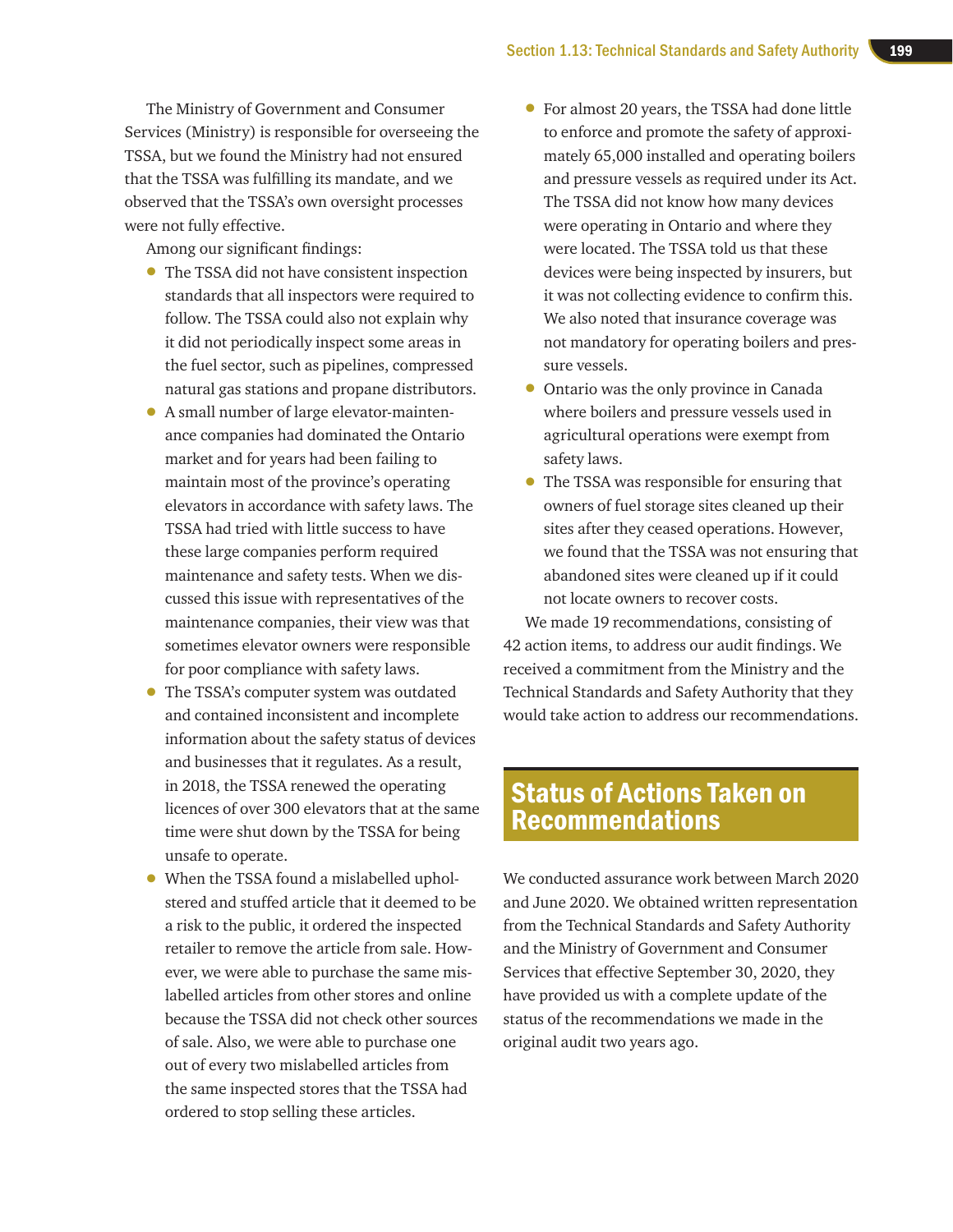# Ministry Does Not Regularly Review the TSSA's Inspection and Licensing Activities

#### Recommendation 1

*To ensure that the TSSA is meeting its mandate to promote and enforce public safety in all regulated sectors under the* Technical Standards and Safety Act, 2000*, and its regulations and associated codes and standards, we recommend that the Ministry of Government and Consumer Services:*

• *establish performance indicators and targets for the TSSA that drive improvement in each of the regulated sectors;* Status: Fully implemented.

#### **Details**

In our 2018 audit, we found that the Ministry of Government and Consumer Services (Ministry) has not been effectively overseeing the TSSA's performance and assessing whether the TSSA is accomplishing its mandate. For example, the TSSA's target for its periodic inspection pass rate was to be "equal to or better than the previous fiscal year." Being "equal to" the previous fiscal year provides no motivation for the TSSA to improve the periodic inspection pass rates in the sectors that it regulates.

In our follow-up, we found that in August 2019, the TSSA and the Ministry completed interjurisdictional research on performance indicators and targets used to evaluate organizations like the TSSA. Based on this research, in April 2020, the Ministry established seven new performance indicators and targets for the TSSA that are designed to drive improvements in each of its regulated sectors. For example, for fiscal year 2020/21, the TSSA has a target to decrease the inventory of high-risk devices by 0.5%. The TSSA published the new seven performance indicators on its website on October 1, 2020.

• *on a regular basis assess the TSSA's performance against these targets;*  Status: In the process of being implemented by June 2021.

#### **Details**

In our 2018 audit, we found that the Ministry does not regularly collect sufficient operational information to review the TSSA's licensing and inspection activities, so it does not fully know what the TSSA inspects, how many inspections the TSSA performs each year, and the quality of these inspections.

In our follow-up, we found that according to the Memorandum of Understanding between the TSSA and the Ministry, the TSSA will begin to report to the Ministry, on a quarterly basis, information related to the newly established seven performance targets. Since the performance indicators were approved in April 2020, the Ministry expects to receive the first report from the TSSA in the fall of 2020. It then plans to begin to regularly review the information and assess, on an annual basis, the TSSA's performance against the seven new performance indicators and associated targets. The Ministry expects to conduct the first annual assessment in June 2021 based on the information the TSSA reports during the 2020/21 fiscal year.

• *take corrective actions where necessary.* Status: In the process of being implemented by June 2021.

#### **Details**

During our follow-up, the Ministry informed us that once it completes its first annual assessment of the TSSA against the seven new performance indicators and associated targets, expected in June 2021, it will undertake corrective actions where and if necessary.

# Information Technology Deficiencies Impede the TSSA's Operations

#### Recommendation 2

*To further reduce the potential risks to public safety, we recommend that the TSSA:*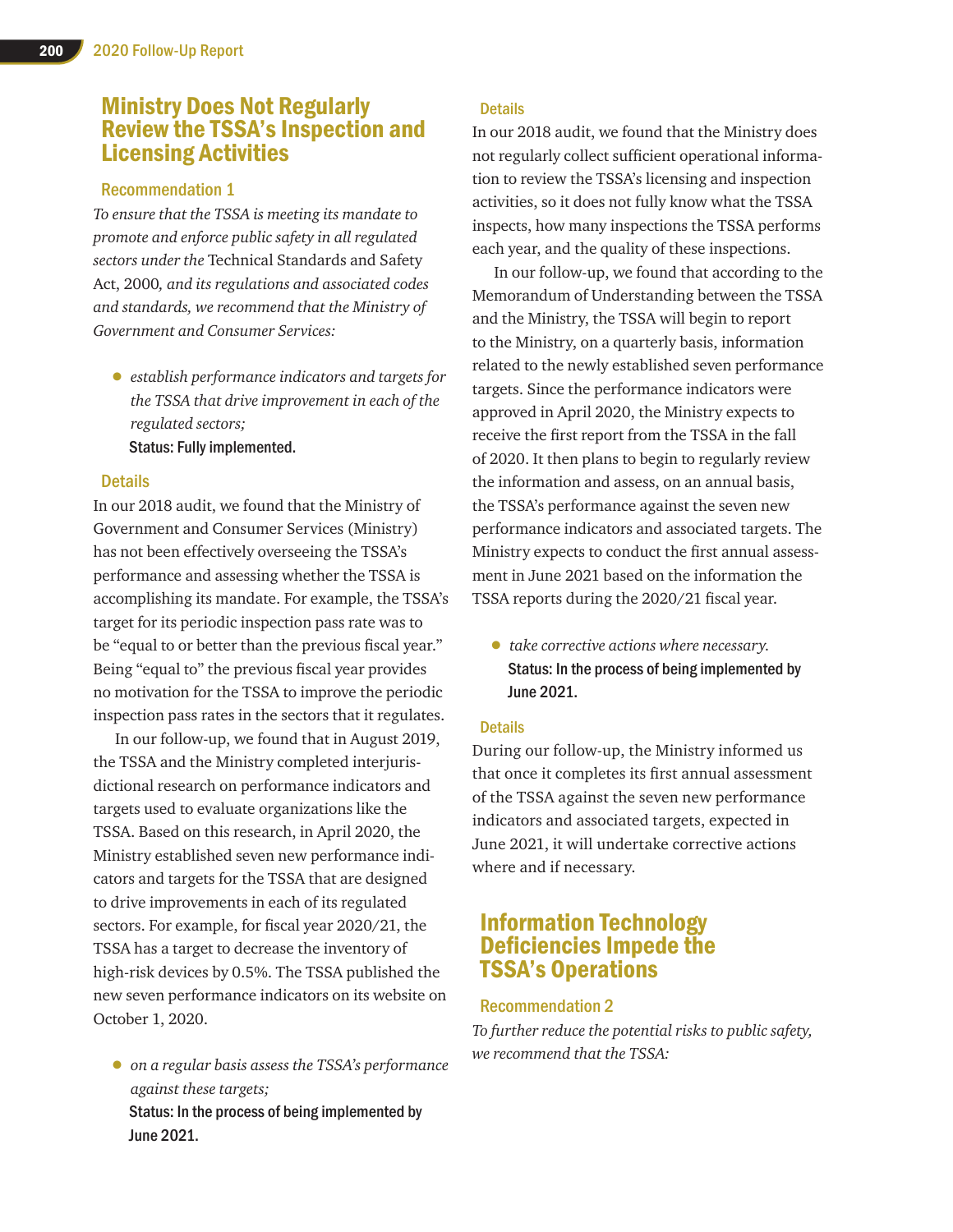• *review and update its information technology systems;*

Status: In the process of being implemented by September 2022.

#### **Details**

In our 2018 audit, we found that the TSSA's computer system was outdated and that some of the information it contained was inaccurate. For instance, the system did not allow the TSSA to sort and analyze its inspection data to identify trends in non-compliance or the most frequent type of non-compliance in each regulated sector. The TSSA also could not tell how long it took to resolve non-compliance identified by its inspections and its inspection scheduling was done manually.

The TSSA hired a new Chief Information Officer (CIO) in early 2019. During 2019, the CIO led a review of the TSSA's information technology systems to identify any gaps and weaknesses. To address these gaps and weaknesses, in October 2019, the TSSA Board approved a multi-year plan for a major replacement and upgrade of TSSA's information technology systems. At the time of our follow-up, the CIO was in the process of implementing this multiyear plan. For instance, in January 2020, the TSSA moved to an Oracle Cloud system.

According to the schedule in the multi-year plan, the TSSA will replace the information technology systems supporting the Boilers and Pressure Vessels safety program in February 2021, followed by those supporting the other safety programs by September 2022.

• *conduct a review of its renewal process for operating licences in the regulated sectors to determine if any licensed devices and companies should be required to meet specific conditions before their operating licences are renewed;*  Status: In the process of being implemented by June 2023.

#### **Details**

In our 2018 audit, we found that the TSSA automatically renews operating licences for the devices

and companies it regulates when it receives payment for them. Renewals are not conditional on meeting any safety requirements (except in the propane sector).

As part of its Regulatory Transformation Plan, the TSSA intends to review its licence renewal process to determine if any licensed devices and companies should be required to meet specific conditions. During our follow-up, the TSSA was in the process of reviewing the operating licence requirements for its propane cylinder exchange program. The TSSA informed us that it plans to complete reviewing its renewal process for operating licenses in its remaining safety programs by June 2023.

• *review all renewals of operating licences to ensure that licences of unsafe devices or companies or those that do not meet licensing conditions are not automatically renewed.* Status: Fully implemented.

#### **Details**

In our 2018 audit, we found that the TSSA renewed the operating licences for just over 300 elevators that were still shut down by the TSSA as being unsafe to operate. The TSSA granted these renewals because the computer system it uses to process licence renewals is separate from the system it uses for inspections, and no one reconciles the information found in the two systems.

During our follow-up, we found that as of January 2020, the TSSA stopped automatically issuing licences for elevator, ski or amusement devices. Specifically, TSSA upgraded its computer system so it blocks the issuance of a licence to any elevating, ski or amusement device that has been shut down for safety reasons.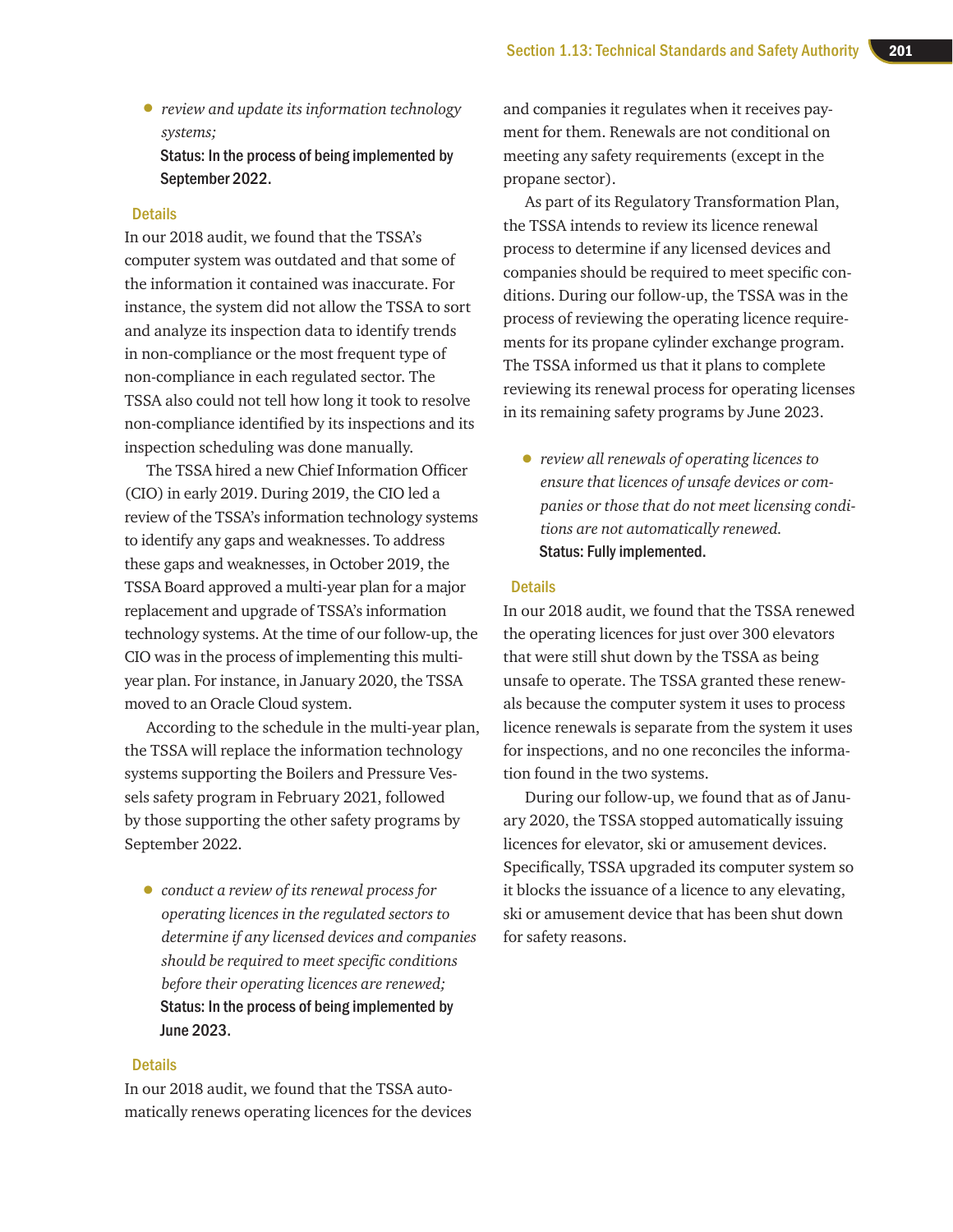# The TSSA's Chief Safety and Risk Officer's Key Responsibilities Are Unclear

#### Recommendation 3

*To help its Chief Safety and Risk Officer (Safety Officer) review and report on the TSSA's public safety activities and performance more effectively, we recommend that the TSSA, together with the Ministry of Government and Consumer Services, more clearly and precisely define the Safety Officer's responsibilities and regularly evaluate the Safety Officer's performance against established performance criteria.* Status: Fully implemented.

#### **Details**

In our 2018 audit, we found that the Chief Safety and Risk Officer (Safety Officer) contract limited work to a maximum of 60 days per year at a daily rate of \$1,800 and gave only a vague description of the Safety Officer's key responsibilities. As a result, we found the role of Safety Office was not effective in fulfilling its mandate to provide an independent review of TSSA's public safety activities and performance. For example, we found no documentation to indicate that any review had been undertaken, and since 2001, the TSSA has not been fulfilling most of its responsibilities under the *Technical Standards and Safety Act, 2000* with respect to the safety of boilers and pressure vessels.

In our follow-up, we found that the TSSA, together with the Ministry of Government and Consumer Services, more clearly and precisely defined the Safety Officer's responsibilities. According to the new definitions, updated in October 2019, the Safety Officer is now responsible for reviewing, on an annual basis, the TSSA's operations from a public safety perspective, and for recommending how TSSA's oversight processes could be improved. The TSSA also established a new performance framework for the Safety Officer, which was approved by TSSA's Board in September 2019, and hired a new Safety Officer in late 2019.

# The TSSA's Public Reporting on Safety Issues Is Incomplete and Inaccurate

#### Recommendation 4

*To help ensure the effectiveness and transparency of its operations, we recommend that, on a regular basis, the TSSA publicly report the following information, after reviewing it for completeness and accuracy:*

• *the number and type of inspections performed in each safety program area;* Status: Fully implemented.

#### **Details**

In our 2018 audit, we found that the information contained in the TSSA's 2017 Safety Report (the latest available at that time) presented an inaccurate picture of the safety risks present in the sectors the TSSA regulates. Each year, the TSSA publishes its Safety Report containing key safety-related information on the sectors it regulates and its evaluation of its own performance. The Ministry and the Chief Safety and Risk Officer are supposed to use the Safety Report to monitor the state of safety of each regulated sector and to evaluate the TSSA's performance. However, we found that by omitting some data and presenting other inaccurate information, the TSSA was underreporting fuel incidents and presenting pass rates that were misleading.

In our follow-up, we found that in its 2019 Safety Report, the TSSA reported the number and type of inspections performed in each safety program area, which gives a more accurate picture of the overall state of safety. The TSSA told us that it will continue to include this information in its future Safety Reports.

• *the inspection and compliance rate in each safety program area, including the inspection compliance rate for each elevator maintenance company that operates in Ontario;* Status: In the process of being implemented by September 2022.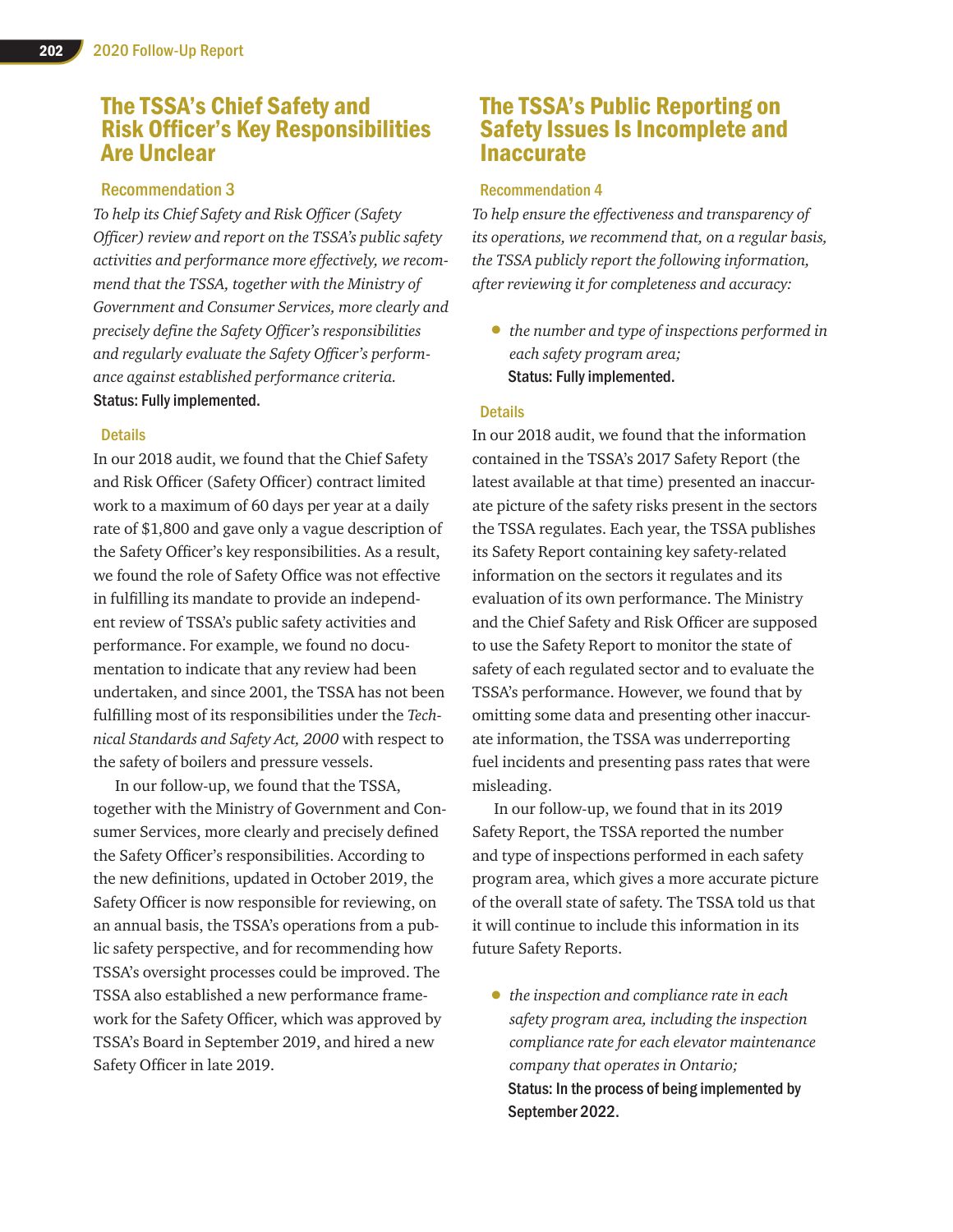#### **Details**

In our follow-up, we found that the TSSA reported the inspection and compliance rate in each safety program area in its 2019 Safety Report. However, it did not report the inspection compliance rate for each elevator maintenance company that operates in Ontario, and instead reported the aggregate compliance rate for all elevators in Ontario. The TSSA informed us that it could not report individual company compliance rates because of issues with its outdated information technology systems. Following the expected roll-out of its new information technology systems in September 2022 (see **Recommendation 2** for details), the TSSA plans to begin reporting the inspection compliance rate for each elevator maintenance company.

• *the most common non-compliance issues identified in each safety program area;* Status: Fully implemented.

#### **Details**

In our follow-up, we found that in its 2019 Safety Report, the TSSA reported the most common noncompliance issues identified in each safety program area. The TSSA told us that it will continue to report this information in its future Safety Reports.

• *safety incidents reported by each safety program area;*  Status: Fully implemented.

#### **Details**

In our 2018 audit, we found that the TSSA underreported some incidents involving fuels. In our follow-up, we found that in its 2019 Safety Report, the TSSA reported a complete summary of the safety incidents from each program area it regulates. The TSSA told us that it will continue to report this information in its future Safety Reports.

• *the number and result of re-inspections completed in each safety program area.* Status: Fully implemented.

#### **Details**

In our follow-up, we found that in its 2019 Safety Report, the TSSA's reported the number and result of re-inspections completed in each safety program area. The TSSA told us that it will continue to report this information in its future Safety Reports.

### Inspectors Are Not Supervised Effectively and Do Not Use Inspection Checklists

#### Recommendation 5

*To improve public safety by ensuring that TSSA's periodic inspections are conducted with greater thoroughness and consistency, we recommend that the TSSA:*

• *implement checklists in all of its safety programs where practical;* Status: In the process of being implemented by June 2023.

#### **Details**

During our 2018 audit, we accompanied TSSA inspectors on a number of inspections in each of the safety program areas and found that the inspectors were not using a checklist or any other document for guidance. For example, the TSSA elevator inspector did not collect information to show that every main mechanical part had been inspected and to record each part's condition. The only key information documented in the inspection report related to non-compliance with safety laws that the inspector identified.

During our follow-up, we found that as part of the Regulatory Transformation Plan, the TSSA is reviewing all its inspection practices and assessing where the use of checklists would be practical. The TSSA did implement checklists in its propane cylinder exchange program (in August 2019) and in its tanker truck inspection program (in November 2019). At the time of our follow-up, the TSSA was in the process of reviewing the practicability of using checklists in its other safety programs. The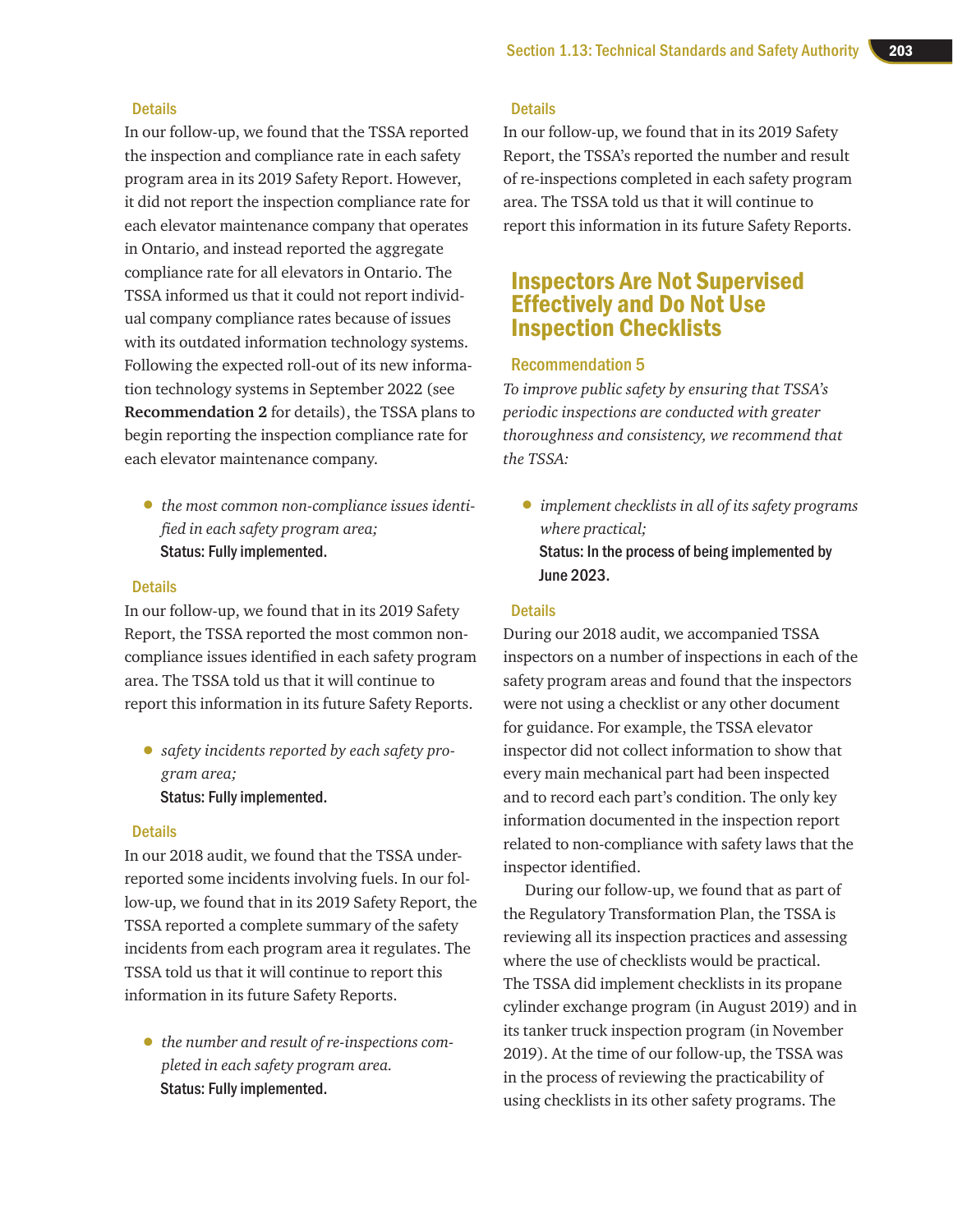TSSA informed us that it expects to complete this work by June 2023.

- *formalize its inspection standards, including those with respect to:*
	- *the type and amount of inspections that should be performed;*
	- *the number of samples that inspectors should select and inspect or test;*
	- *inspection pass and fail criteria; and*
	- *minimum record-keeping requirements;* Status: In the process of being implemented by June 2023.

#### **Details**

In our follow-up, we found that as part of the Regulatory Transformation Plan, the TSSA is reviewing, updating, and formalizing its inspection standards for all its safety program areas. As discussed later in this report under Recommendations 10 and 14, the TSSA formalized its inspection standards for fuel oil distributors (in November 2019) and heating contractors (in April 2020). At the time of our follow-up, the TSSA was in the process of formalizing its inspection standards for escalators, ski lifts and pipelines, which it expects to complete by the end of 2020. The TSSA informed us that it expects to complete its review and formalize its inspection standards for the remaining safety program areas by June 2023.

• *implement an inspector oversight process that includes an after-the-fact review and/or reinspection of completed inspections.* Status: Fully implemented.

#### Details

In our 2018 audit, we found that TSSA inspectors were not supervised effectively. To check if inspectors were carrying out inspections properly, each inspector would be accompanied by a supervisor on at least two inspections each year, and awarded a performance score. In the presence of a supervisor, inspectors are motivated to do well—and in fact, when we reviewed the inspection performance

scores awarded in 2017, we found that nearly all inspectors had passed with almost perfect scores.

In our follow-up, we found that in May 2019, the TSSA implemented an after-the-fact inspector oversight process for all its safety programs. Safety program supervisors are now required to randomly select and review two inspection reports per month for each inspector and check if the inspection was conducted and documented properly. During quarterly staff meetings, supervisors are now also required to communicate to staff common inspection deficiencies that they found in the previous quarter.

## No Continuing Education Requirement for Most TSSA-Certified Technicians and **Mechanics**

#### Recommendation 6

*To reduce the risk to public safety and help ensure that licensed mechanics and technicians remain qualified, we recommend that the TSSA implement, where needed, a continuing education requirement as a condition of recertification.* Status: Fully implemented.

#### **Details**

A coroner's inquiry into the death of an elevator mechanic in 2005 recommended that the TSSA implement a continuing education requirement for elevator mechanics as a condition of recertification. In 2011, the TSSA adopted this recommendation for elevator mechanics, but in our 2018 audit we found the TSSA had not adopted a continuing education requirement for any other mechanics/technicians that it certifies.

In our follow-up, we found that in January 2019, the TSSA implemented a continuing education requirement for all ski-lift mechanics. We also found that in late 2019, the TSSA reviewed its safety incident data and held consultations with industry stakeholders to determine if additional continuing education requirements should be implemented for any other mechanics/technicians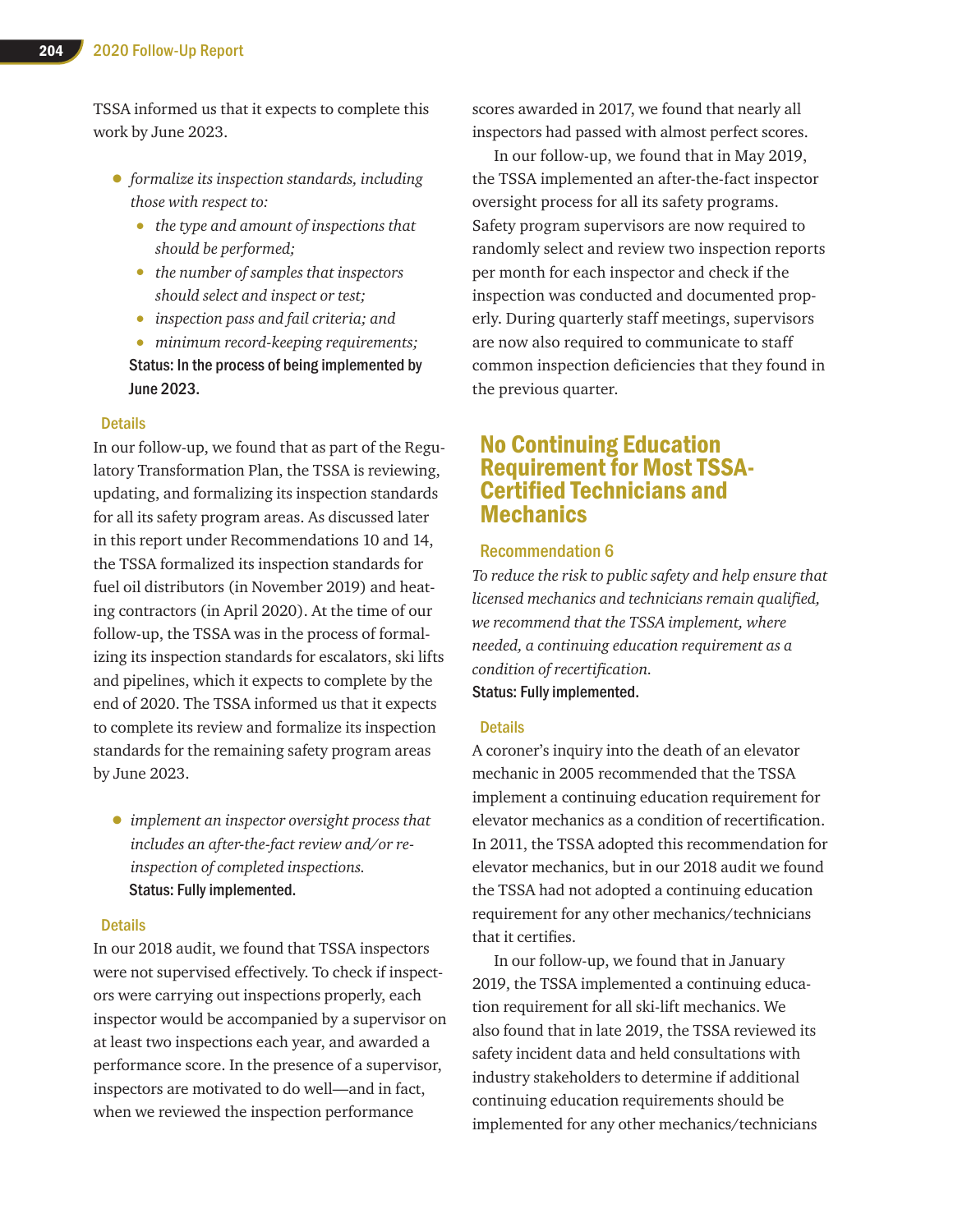that TSSA certifies. At the conclusion of this work, the TSSA determined that there was no immediate need for any additional continuing education requirements. The TSSA informed us that it will continue to monitor its safety incident data and assess if a need arises for any additional continuing education requirements for the mechanics/technicians that it certifies.

# The TSSA Continues to Collect Fees That Exceed the Cost of Operating Two of Its Four Safety Programs

#### Recommendation 7

*To ensure that fees charged reasonably reflect the cost of operating each specific safety program and that some safety programs are not being used to cover the costs of running other programs, we recommend that the TSSA conduct a review of its fee structure and publicly report the fee revenues collected from and costs of enforcement in each safety program area.* Status: Fully implemented.

#### **Details**

In our 2018 audit, we found that the TSSA collects fees for some safety programs that exceed the cost of operating them, and that cross-subsidization of other program occurs, even though the memorandum of understanding between the Ministry and the TSSA prohibits this. Our analysis of the TSSA's financial information found that over the past five years, the Elevating Devices and the Upholstered and Stuffed Articles safety programs' fees were in surplus; we further found that the surplus was being used to cover the costs of the Fuels and the Boilers and Pressure Vessels safety programs.

In our follow-up, we found that the TSSA reviewed its fees in early 2019 to determine what changes were necessary so that each program could be self-sustaining. In August 2019, the TSSA increased its fees in all sectors, including the Fuels and the Boilers and Pressure Vessels safety programs. The fee increase is being phased in over three years, with the final increase scheduled to

take effect in May 2021, at which time each program will be close to full cost recovery. The TSSA told us that to make sure that each of its safety programs remains self-sustaining, it plans to increase its fees each year, starting in 2022, to match the rate of inflation. Starting in October 2019, the TSSA also began to publicly report in its Annual Report the fee revenues collected from and costs of enforcement in each safety program area.

# Potential Safety Risks Poorly Managed in Propane and Liquid Fuels Sector

#### Recommendation 8

*To reduce the risk of potential incidents in the propane sector, we recommend that the TSSA adopt as soon as possible the Propane Expert Panel's recommendation for its risk-based inspection program and use all relevant information found in the Risk and Safety Management Plans to establish a risk score used to determine propane facility inspection selection methodology.*

Status: Fully implemented.

#### **Details**

In late 2008, the Propane Expert Panel (appointed by the Ontario government in response to the Sunrise propane explosion in Toronto) made several recommendations aimed at improving safety in the propane sector. In our 2018 audit, we found that although propane companies have been submitting Risk and Safety Plans to the TSSA as recommended by the panel, the TSSA was not using this information to determine the location of the highest-risk propane facilities, or to establish the risk-based inspection approach recommended by the panel.

In our follow-up, we found that in early 2020, the TSSA entered pertinent information found in the Risk and Safety Plans into its database. Using this information, the TSSA then assigned a risk score for each propane facility, which it used to develop a risk-based schedule that it will be following for its inspections of large bulk propane storage and filling plants and refill centres in fiscal 2020/21.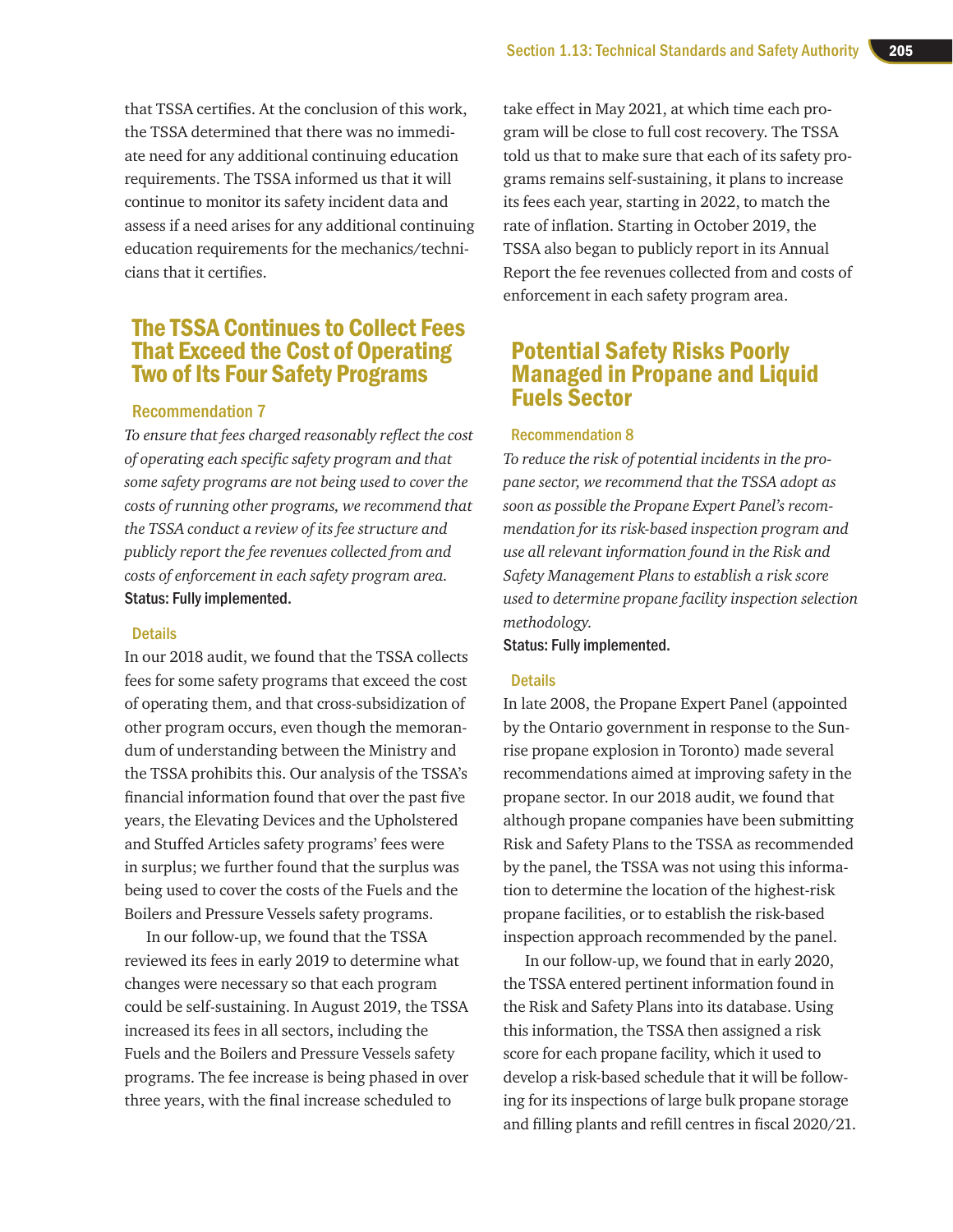#### Recommendation 9

*To help ensure that the TSSA's rationales for regulatory oversight are clearly based on evidence and its decisions balance public safety with the costs of regulatory compliance, we recommend that the TSSA establish a clear decision-making framework for when it is justifiable to:*

- *request the Ministry of Government and Consumer Services to license businesses operating in a specific sector;*
- *implement an ongoing risk-based periodic inspection program;*
- *reduce the frequency of inspections or eliminate inspections; and*
- *use other oversight methods, such as licensing conditions or voluntary registration.* Status: Fully implemented.

#### **Details**

The *Technical Standards and Safety Act, 2000* provides the TSSA with broad inspection powers to inspect any fuel facilities and equipment that it deems necessary, establish inspection programs, and request the Ministry introduce new licensing requirements. However, in our 2018 audit, we found that the TSSA's requests to the Ministry for licensing requirements and its decisions to implement inspection programs were not always based on accurate information about potential safety risks. We also found that the TSSA had not developed a clear, evidence-based framework for deciding when to implement a periodic inspection program for the businesses that it licenses. Furthermore, the TSSA had not inspected any unlicensed businesses that must comply with safety laws to see if they present a safety hazard to the public that would justify requiring them to be licensed and/or periodically inspected.

In our follow-up, we found that the TSSA established, in April 2020, a new risk-based decisionmaking framework ("framework") for all its safety program areas, after receiving input from an expert panel consisting of seven professionals from academia and leading inspection agencies. The TSSA began applying the framework to its safety programs to decide which ones require ongoing, riskbased inspections; where frequency of inspections could be reduced or eliminated; and what other oversight methods, such as licensing conditions or voluntary registration, could be used. The TSSA informed us that it plans to complete the review of all its safety programs using the new framework by June 2023.

#### Recommendation 10

*To reduce the risk of fuel oil contamination from fuel oil tanks and hazardous carbon monoxide releases from fuel-burning equipment, we recommend that the TSSA as soon as possible:*

• *require fuel oil distributors to submit inspection reports of oil tanks they service to the TSSA as part of their annual licensing conditions;*  Status: In the process of being implemented in an alternative way.

#### **Details**

Fuel oil is used to heat homes as an alternative to natural gas. The TSSA is required to inspect fuel oil distributors to ensure they are inspecting fuel oil tanks and delivering fuel oil only into safe tanks. However, in our 2018 audit, we found that the TSSA did not conduct periodic inspections of fuel oil distributors and did not collect any information from them to ensure they are inspecting the fuel tanks. At the time of our 2018 audit, there were 158 licensed fuel oil distributors operating in Ontario.

In our follow-up, we found that the TSSA launched, in November 2019, a new inspection program for fuel oil distributors instead of requiring them to submit inspection reports of the oil tanks they service as part of their annual licensing conditions. The new inspection program includes a physical examination of oil distributors' records and inspection reports for the oil tanks they service. The TSSA believes this would better ensure that oil distributors are inspecting all the oil tanks they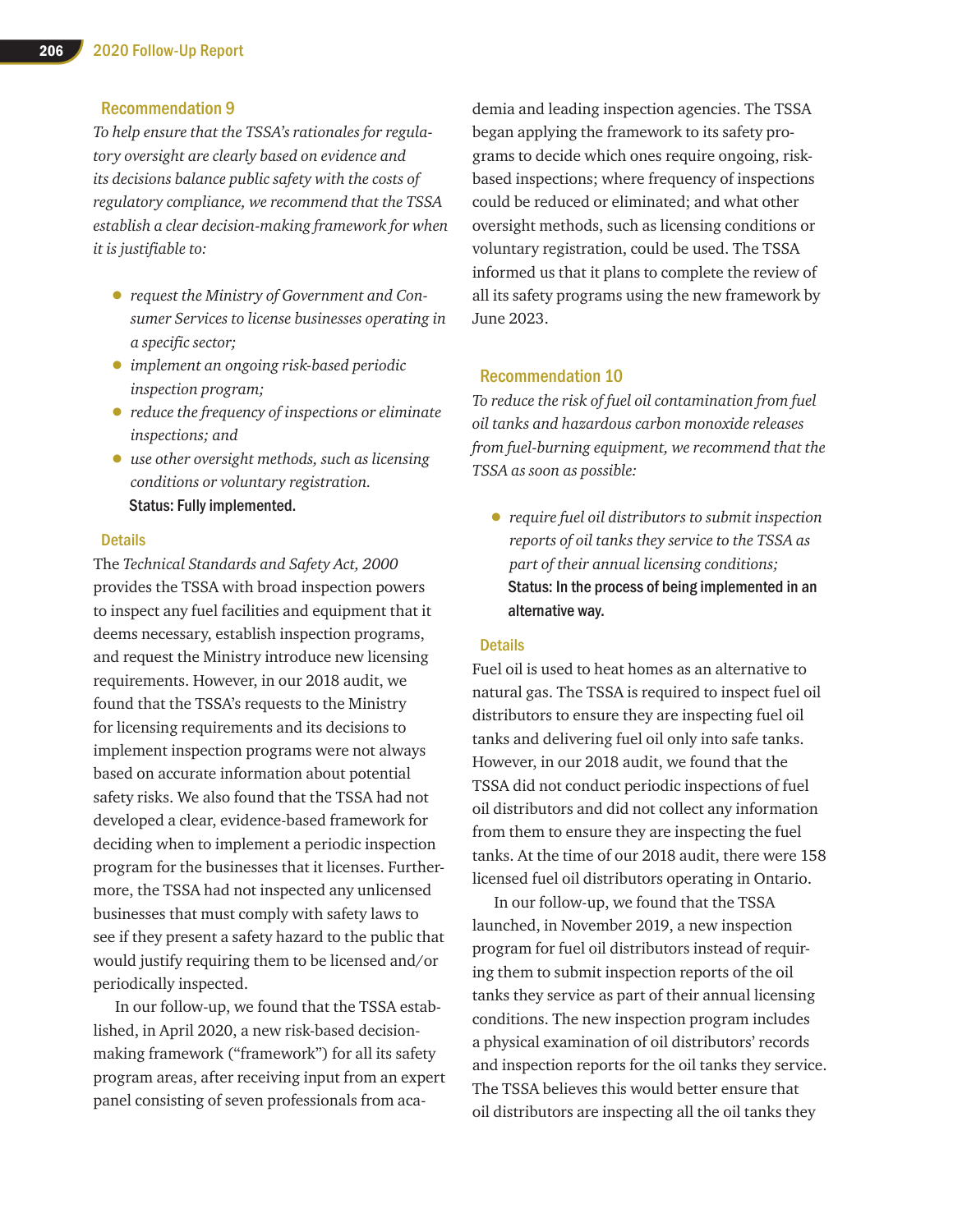service, and not just submitting records of a few completed inspections. Inspections under the new program were scheduled to begin in April 2020, but have been postponed to November 2020 given COVID-19 restrictions.

• *Together with the Ministry of Government and Consumer Services (Ministry), develop an action plan outlining the specific steps the Ministry and the TSSA plan to take with oil distributors and tank owners to improve the safety of oil tanks.*

Status: Fully implemented.

#### **Details**

In our follow-up, we found that the TSSA worked with the Ministry to develop an action plan in November 2019 that outlines the specific steps the TSSA plans to take with oil distributors and tank owners to improve the safety of oil tanks. As part of this plan, the TSSA launched a new inspection program of fuel oil distributors in November 2019, which includes a physical examination of their records and inspection reports for the oil tanks they service. Due to COVID-19 restrictions, inspections under this new inspection program are scheduled to start in November 2020. The TSSA and Ministry informed us that once the inspection results are gathered and available, expected some time in late 2021, they will assess the results to determine if any additional steps need to be taken to improve the safety of oil tanks, possibly directly with the tank owners.

# Contamination from Fuel Facilities Allowed to Continue

#### Recommendation 11

*To reduce the risk of contamination of source water, we recommend that the TSSA:*

• *work together with pertinent implementing bodies for source water protection plans and the Ministry of Environment, Conservation and Parks on developing a plan to identify the*  *location of private fuel storage sites that pose a significant threat to source water;*  Status: In the process of being implemented by December 2020.

#### **Details**

During our 2018 audit, we investigated whether the TSSA had started to inspect private fuel storage sites, as it agreed to do in November 2014 at the time of our audit of the Source Water Protection Program. While the TSSA had a plan in early 2015 to start inspecting these sites, it never did because it said that it is difficult to locate these sites, as they are not required to be licensed. The TSSA continued to investigate reported fuel incidents involving private fuel storage and issue orders for any non-compliance with safety laws. In 2017, the TSSA analyzed the information from its fuel spill investigations on private properties and found that about 85% of the sites did not fully comply with applicable fuel storage safety laws.

In our follow-up, the TSSA told us that it had met with the Ministry of Environment, Conservation and Parks, and the Ministry of Government and Consumer Services in December 2019 to begin developing a plan to identify the location of private fuel storage sites that pose a significant threat to source water. The TSSA informed us that it expects this plan to be finalized in December 2020.

• *where further action is needed, establish a riskbased periodic inspection program for private fuel storage sites that pose a significant threat to source water.* Status: In the process of being implemented by May 2021.

#### **Details**

In our follow-up, we found that as part of the plan to identify the location of private fuel storage sites that pose a significant threat to source water, the TSSA has proposed to the Ministry of Government and Consumer Services and the Ministry of the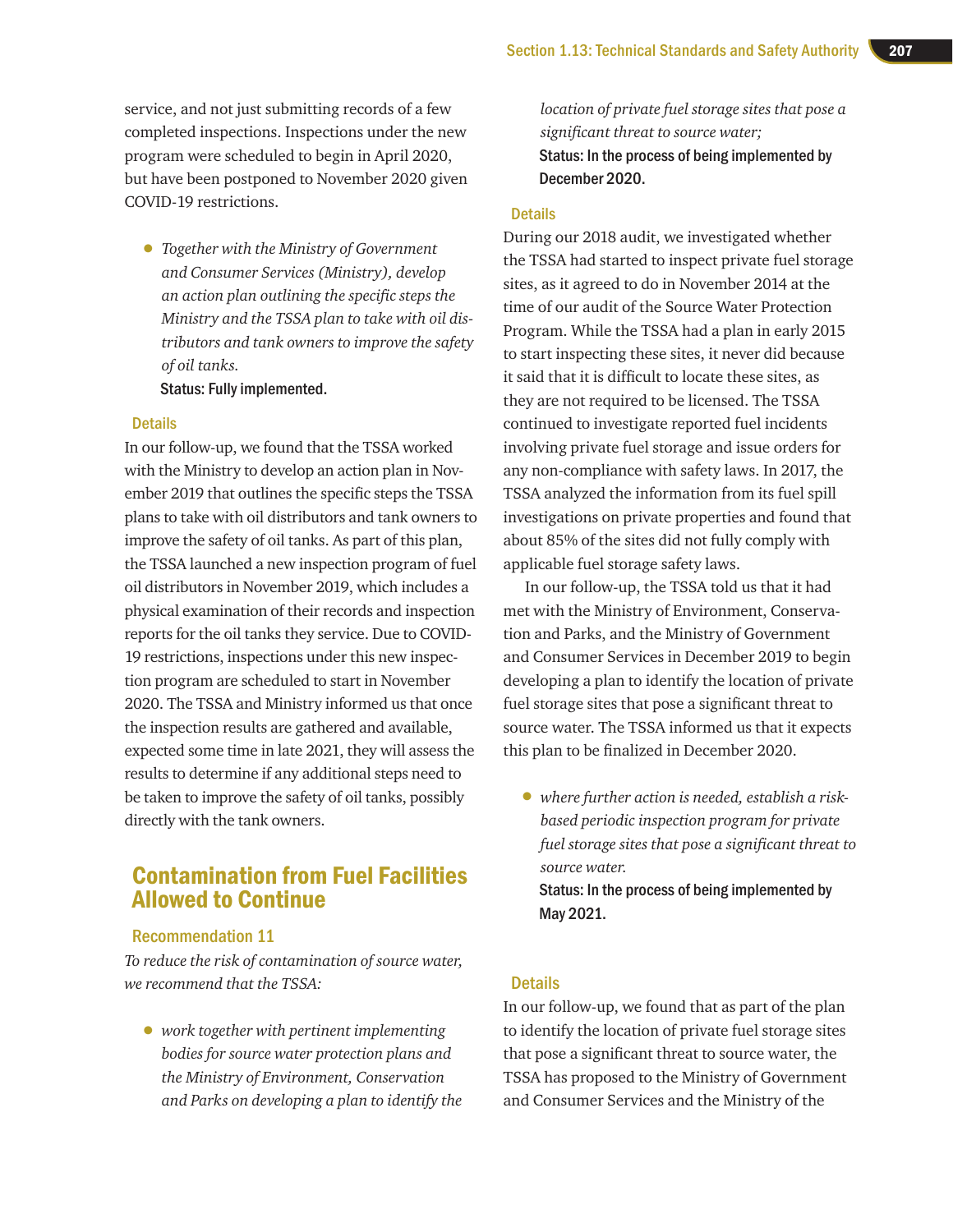Environment, Conservation and Parks to combine the TSSA's current risk-based methodology and the Ministry of the Environment, Conservation and Parks' existing source water risk framework. Once the inspection approach is finalized and sites are identified, the TSSA committed to begin risk-based inspections of these sites in May 2021.

#### Recommendation 12

*To reduce the risk of contamination spreading on and beyond abandoned fuel sites, we recommend that the TSSA:*

• *update its memorandum of understanding with the Ministry of the Environment, Conservation and Parks and work together to develop and implement a centralized database inventory of all abandoned fuel sites and a risk prioritization model to identify high-risk sites;* Status: Fully implemented.

#### **Details**

In our 2018 audit, we found that negotiations between the TSSA and the Ministry of the Environment, Conservation and Parks (Ministry of the Environment) had been going on for over six years to clarify responsibilities related to abandoned fuel sites. However, no changes had yet been made to the memorandum of understanding signed in 1997, and the problem of cleaning up abandoned fuel sites remained unresolved.

In our follow-up, we found that the TSSA and the Ministry of the Environment had signed an updated memorandum of understanding in September 2019 that clarifies and strengthens the wording describing the TSSA's and the Ministry of the Environment's responsibilities for abandoned fuel sites. We also found that in April of 2019, the TSSA gave the Ministry of the Environment its most up-to-date listing of abandoned fuel sites. The Ministry of the Environment used this information to create a centralized database inventory of abandoned fuel sites. In March 2020, the Ministry of the Environment developed a model to prioritize

high-risk abandoned fuel sites, and began to apply this model to its inventory of abandoned fuel sites.

• *work together with the Ministry of Government and Consumer Services and the Ministry of the Environment, Conservation and Parks to develop a long-term funding strategy to remediate abandoned fuel sites.* Status: In the process of being implemented by November 2021.

#### **Details**

In our 2018 audit, we found that the TSSA is not ensuring that abandoned fuel sites are cleaned up, which increases the risk of environmental contamination. Because the TSSA operates on a cost-recovery basis, it has no extra funds available to cover the cost of clean-up or removing oil storage tanks safely when owners abandon sites without proper remediation as required by safety laws. At the time of our 2018 audit, the TSSA's records showed that there were about 300 abandoned fuel storage sites (primarily old abandoned gas stations) with a total of 740 fuel tanks, where the owners could not be located to recover clean-up costs.

In our follow-up, we found that in late 2019 the TSSA together with the Ministry of Government and Consumer Services and the Ministry of the Environment, Conservation and Parks began working on a long-term funding strategy to remediate abandoned fuel sites. The TSSA told us it plans to submit the final version of the strategy to the government for approval by November 2020.

# No Inspection of Oil and Natural Gas Pipelines

#### Recommendation 13

*To reduce the risk of pipeline safety incidents, we recommend that the TSSA:*

• *review its current oversight practice for pipeline operators against best practices from other jurisdictions;*  Status: Fully implemented.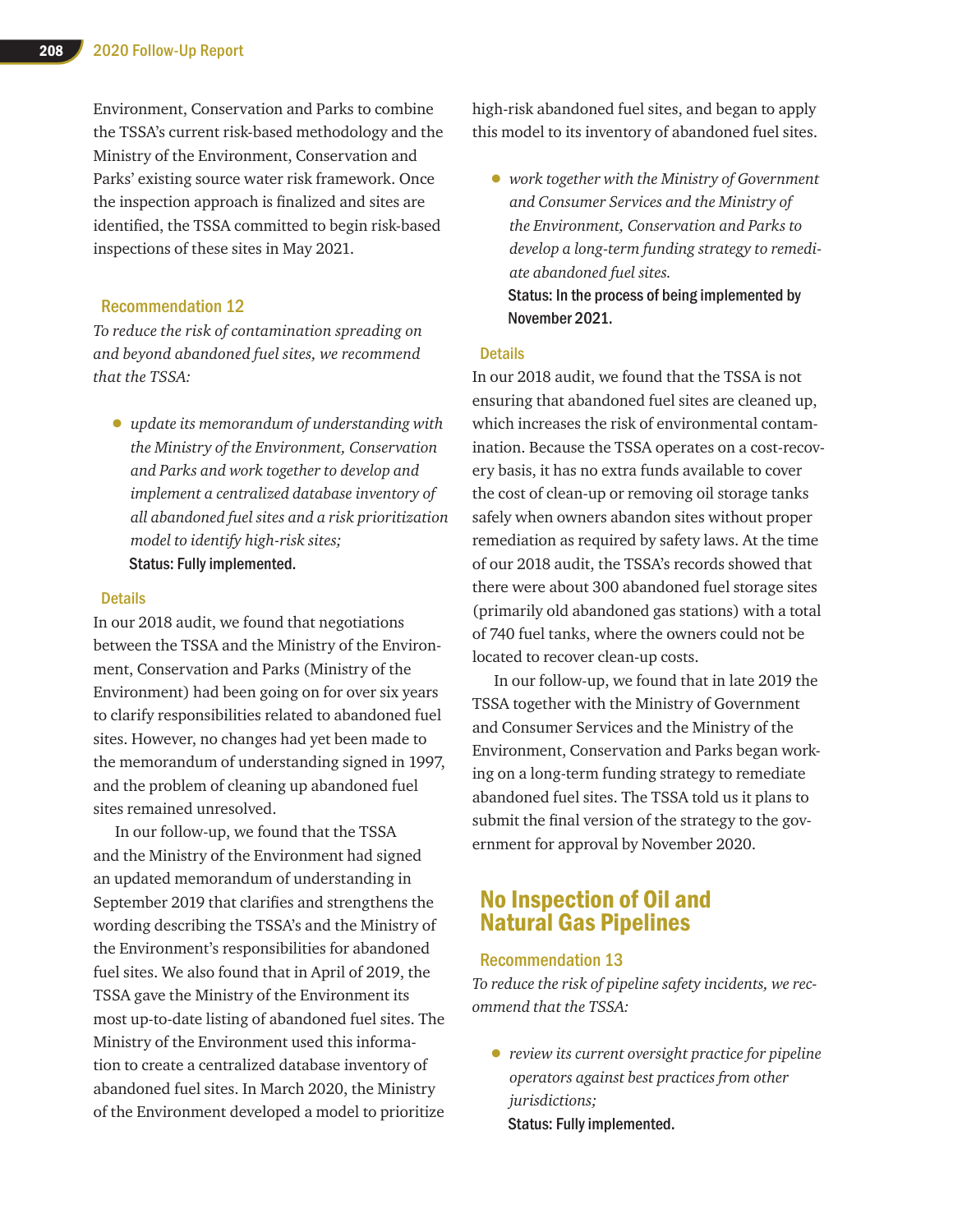#### **Details**

In our 2018 audit, we found that the TSSA itself does not inspect pipelines, but instead relies on the pipeline operators to conduct their own inspections. Once every five years, the TSSA then audits the pipeline operators' records of inspections and records of their pipelines' incident history, operation manuals and employee training requirements. While safety laws require the TSSA to license pipeline operators, they do not prescribe how, and at what frequency, the TSSA should inspect their pipelines. Despite two major pipeline leaks in Ontario since the TSSA's inception in 1997, we found that the TSSA has not updated or changed its practices for inspecting pipeline operators.

In our follow-up, we found that in December 2019, the TSSA reviewed its oversight practices for pipeline operators against best practices from Alberta, British Columbia, and a number of jurisdictions in the United States, such as New York and California.

• *move toward a risk-based oversight approach based on each pipeline operator's specific safety risks.*

Status: In the process of being implemented by November 2020.

#### **Details**

During our follow-up, the TSSA informed us that it is developing a new risk-based approach to its oversight of pipeline operators based on the interjurisdictional review of best practices that it completed in December 2019. The TSSA plans to ask the Ministry of Government and Consumer Services to review its new oversight program in the second half of 2020. At the time of our follow-up, the TSSA was collecting information that will help it assess the risk of each pipeline operator. Once this work is done, the TSSA expects to implement the new risk-based oversight program of pipeline operators in November 2020.

# Fuel-Burning Appliances: Improper Installation and Maintenance

#### Recommendation 14

*To reduce the risks of carbon monoxide releases due to poor fuel-burning equipment installation and maintenance, we recommend that the TSSA:*

• *as part of its annual licensing conditions require fuel-burning installation and maintenance companies to submit to the TSSA a list of all employed technicians;* Status: Fully implemented through a different method.

#### **Details**

In our 2018 audit, we found that the TSSA's inspection of companies that install fuel-burning equipment was inadequate despite the risk of carbon monoxide releases. Once every three years, the TSSA inspected the companies it licensed by visiting the sites of completed jobs to determine if the work performed by their technicians complied with applicable safety laws. However, we found that the TSSA only inspected a small portion of jobs that were pre-selected by the companies; as such, many of the certified technicians had never been inspected. Furthermore, we found that of those jobs that had been inspected over the previous five years, TSSA's records indicated that, on average, 43% of installation and maintenance jobs failed the inspection.

In our follow-up, we found that the TSSA decided against keeping lists of certified technicians and inspecting individual jobs. The TSSA told us it had begun to collect these lists from its licensed companies in 2019, but found it difficult to keep them up to date as technicians changed employment, moved between companies, or performed work for multiple companies. Instead, starting in April 2020, the TSSA began inspecting, on a threeyear cycle, the licensed companies that employ the technicians. During the new inspection process, the TSSA checks each company's records to verify that the company complies with its legal obligation to install only approved equipment, employ only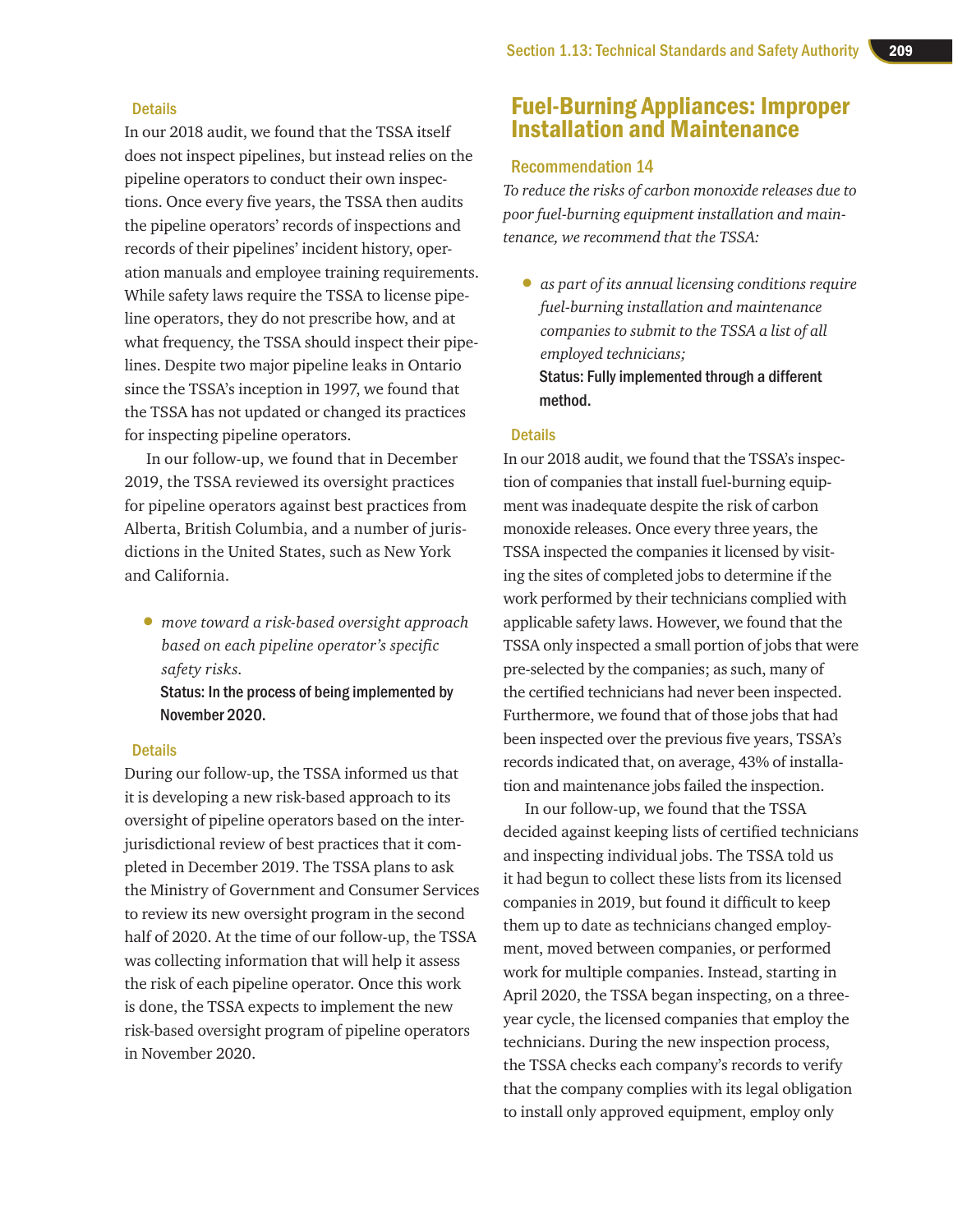certified technicians, and have a quality-assurance program in place to ensure that its technicians comply with required safety laws when performing installations and maintenance jobs. As of May 2020, the TSSA inspected 548 licensed companies, and told us that by May 2023 it plans to inspect the remaining 8,500 licensed companies.

• *develop and implement a robust centralized information system that tracks the number of technicians working for each company;*  Status: Fully implemented through a different method.

#### **Details**

In our follow-up, we found that in April 2020 the TSSA stopped inspecting individual jobs completed by certified technicians and instead began to inspect the licensed companies that employ the technicians. As a result of this change, the TSSA no longer needs to track the number of technicians working for each company and this action item is no longer applicable.

- *select a number of technicians from each company for inspection, ensuring that over time all technicians are inspected.*
	- Status: Fully implemented through a different method.

#### **Details**

In our follow-up, we found that in April 2020, the TSSA stopped inspecting individual jobs completed by certified technicians, and this action item is no longer applicable.

# Most Ontario Elevators and Escalators Are Not in Compliance with Safety Laws: Situation Is Getting Worse

#### Recommendation 15

*To improve compliance with safety laws in the Elevating Devices sector, we recommend that the TSSA, together with the Ministry of Government and* 

*Consumer Services (Ministry), develop an action plan outlining specific steps the Ministry and TSSA plan to take with elevator owners and maintenance companies to resolve current safety issues and bring the safety law compliance rate to an acceptable level.* Status: Fully implemented.

#### **Details**

In our 2018 audit, we found that the TSSA conducted inspections of elevating devices to ensure that they are built and installed in accordance with safety laws. However, we found that the TSSA lacked strong enough enforcement powers to deal with the large elevator maintenance companies that for years have not maintained most of Ontario's operating elevators in accordance with safety laws.

In our follow-up, we found that the TSSA, together with the Ministry of Government and Consumer Services (Ministry), developed an action plan in 2019 that outlines specific steps that the Ministry and TSSA would take together with elevator owners and maintenance companies to resolve current safety issues and bring the safety law compliance rate to an acceptable level. As part of this plan, starting in early 2019, the TSSA began holding regular monthly meetings with the four large elevator maintenance companies to discuss how best to resolve elevator safety issues and improve safety law compliance.

In October 2019, the TSSA launched an education and outreach program for elevator owners to help them identify and resolve high-risk issues with their elevating devices. In late 2019, the TSSA also completed a review of its historical inspection data and found that while there are a high number of inspection non-compliance orders, most of them are not high risk, or are due to administrative-type issues. The TSSA is now in the process of using this information to update its elevator inspection practices to focus more on high-risk non-compliance. Also, in July and August 2020, the Ministry consulted the public on a proposedupdate of safety laws that would allow the TSSA to administer financial penalties to elevator owners and contractors who do not comply with safety laws.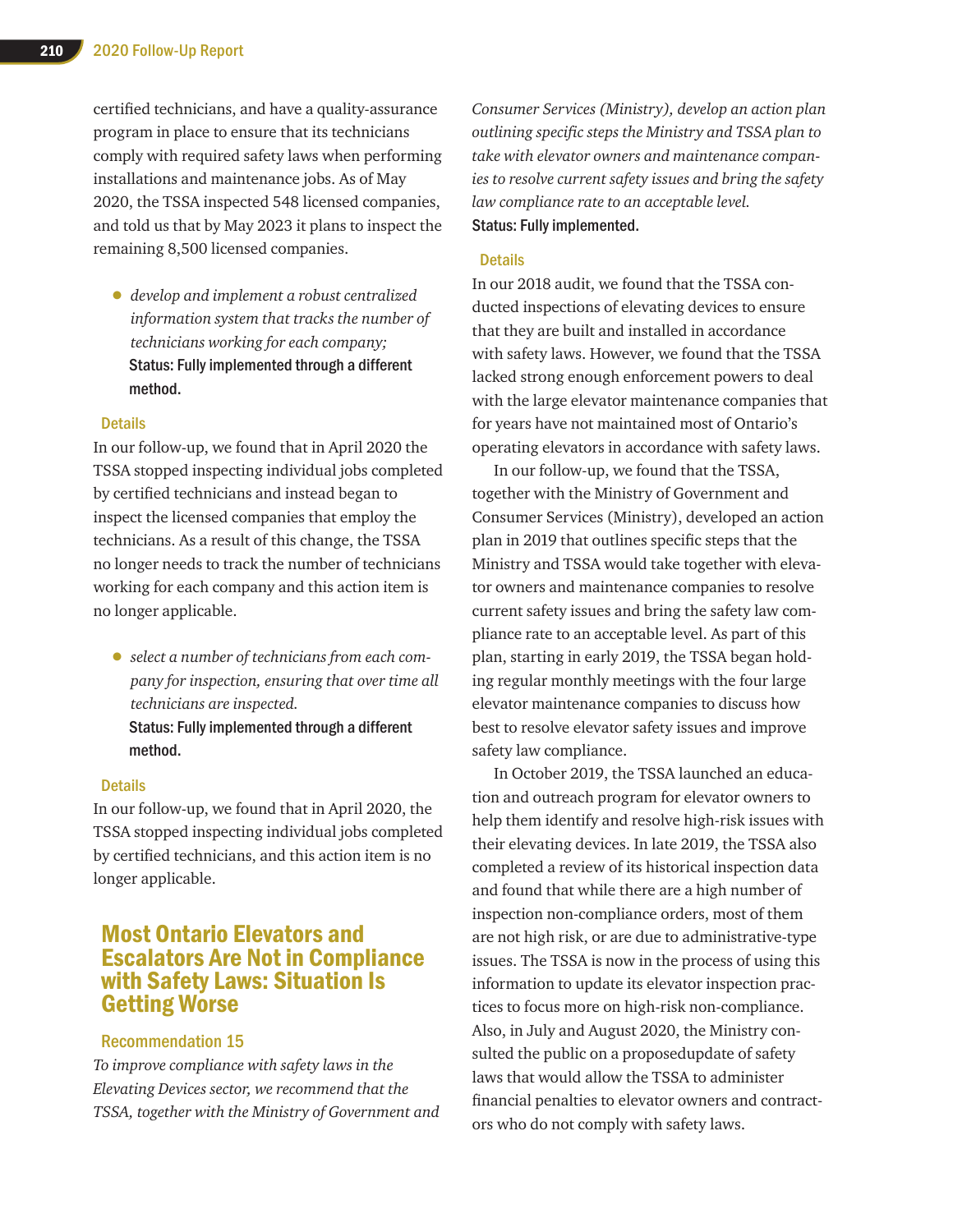# The TSSA Does Not Know if Uninspected Amusement Rides Are Being Used

#### Recommendation 16

*To improve the safety of amusement park rides, we recommend that the TSSA:*

• *implement an oversight process to ensure that operating permits are issued only to rides that have been inspected and found to be safe after any safety issues are remedied;*  Status: Fully implemented.

#### **Details**

In our 2018 audit, we found two unsafe amusement rides with a TSSA operating permit in use at one of the largest street festivals in Ontario. We investigated why the TSSA had issued operating permits to these rides and found that the TSSA had previously inspected these two rides and identified the same safety problems that we found; however, the TSSA inspector who did the initial inspection never followed up, as required, to check if the safety problems had been fixed before issuing operating permits.

In our follow-up, we found that in January 2020, the TSSA updated its policies and stopped issuing operating permits to inspected amusement rides with any outstanding high-risk safety problems. The operating permits are now issued only after the high-risk safety problems are remediated.

• *establish an inspection process to ensure that only rides with valid operating permits are in use.*

Status: Fully implemented.

#### **Details**

In our 2018 audit, we found that the TSSA does not have a program in place to conduct random inspections of amusement parks to find out if any uninspected amusement devices are being operated. We found that in New Jersey, the agency responsible for inspecting amusement rides, the

Carnival and Amusement Ride Safety Unit of the Department of Community Affairs, conducts random inspections to ensure that park operators operate only inspected devices.

In our follow-up, we found that the TSSA established a new program to conduct random inspections of operating rides. During the summer of 2019, the TSSA visited 75 events/locations and conducted random inspections to determine if any active amusement devices were being operated without a valid permit. Due to the impacts of COVID-19, most of the amusement devices were shut down during summer of 2020 and as a result the TSSA did not conduct any random inspections. The TSSA informed us that once COVID-19 restrictions are lifted and the amusement devices become operational again, it will resume its inspections.

# Upholstered and Stuffed Articles Safety Program

#### Recommendation 17

*To significantly improve the effectiveness of its upholstered and stuffed products safety program, we recommend that the TSSA:*

- *develop and implement an action plan to improve this program so that its inspection and enforcement resources are used effectively and most efficiently to protect public safety;*  Status: No longer applicable.
- *ensure that inspectors have the required training and equipment.* Status: No longer applicable.

#### **Details**

In our 2018 audit, we reviewed the TSSA's inspection and enforcement practices in the Upholstered and Stuffed Articles program and questioned how effective this safety program was in protecting public safety. On July 1, 2019, the Government of Ontario revoked the Upholstered and Stuffed Articles Regulation, effectively eliminating this safety program altogether.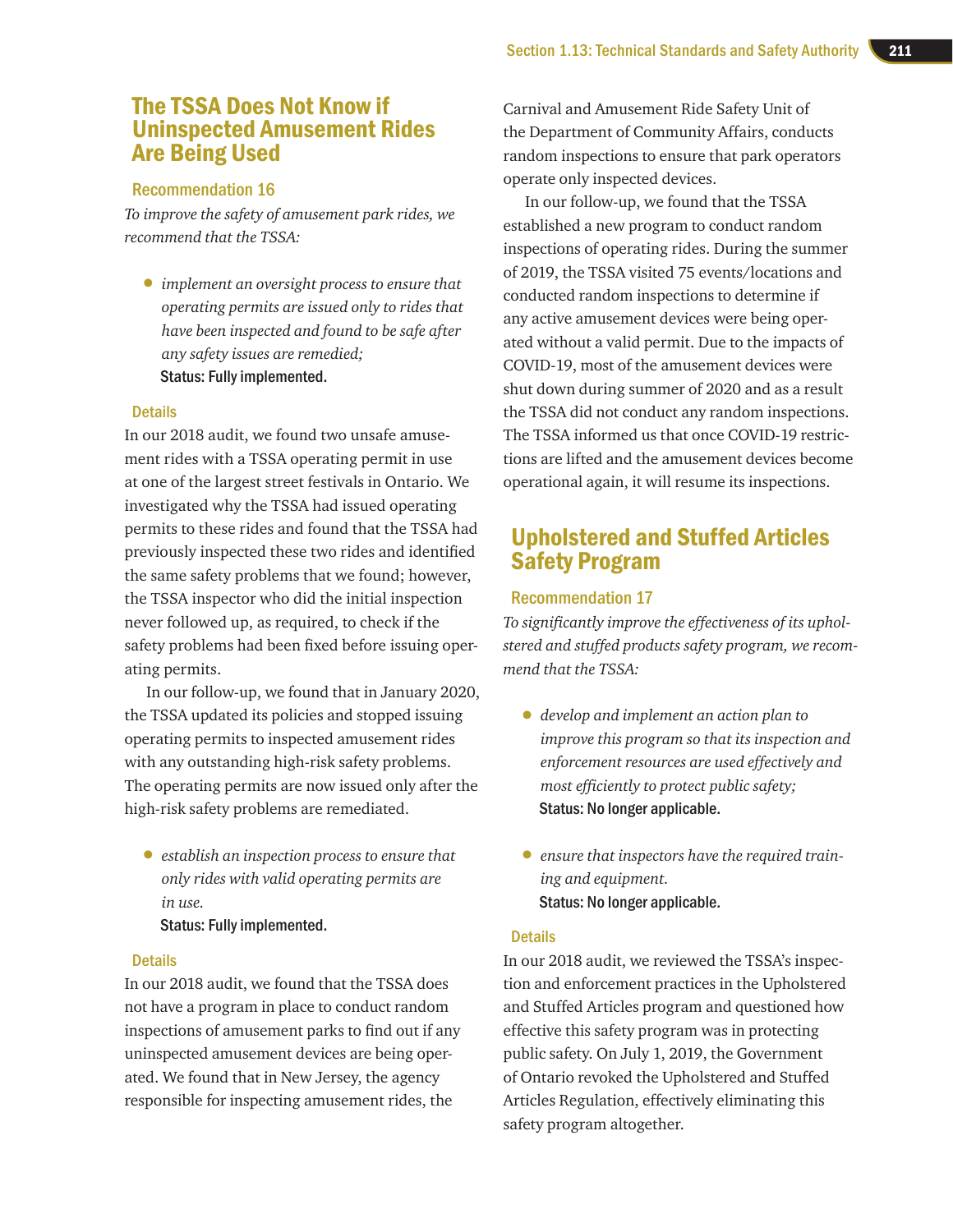# The TSSA Does Not Know the State of Safety of Almost All Boilers and Pressure Vessels Located in Ontario

#### Recommendation 18

To *start fulfilling its responsibilities under the* Technical Standards and Safety Act, 2000*, with regard to the safe operation of boilers and pressure vessels, we recommend that the TSSA:*

• *establish inspection standards for boilers and pressure vessels and ensure that insurance companies are following these standards when conducting their inspections;* Status: Fully implemented.

#### **Details**

In our 2018 audit, we found that since 2001, the TSSA has not been fulfilling most of its responsibilities under the Act when it comes to the safe operation of boilers and pressure vessels. The TSSA did not know how many boilers and pressure vessels operated in Ontario, where they were located, and whether they were maintained and inspected. The TSSA was also not collecting required information from insurance companies and was not issuing the Certificates of Inspection for insured operating devices. This meant that the vast majority of boilers and pressure vessels in Ontario were, at the time of our 2018 audit, operating outside the law, and that the overall safety status of this sector was not known.

In our follow-up, we found that the TSSA implemented an insurer audit program to assess whether insurers are conducting required inspections. All boiler and pressure vessel inspectors must follow the National Board of Boiler and Pressure Vessel Inspectors and the American Society of Mechanical Engineers inspection standards. Inspectors must also pass examinations administered by both TSSA and the National Board of Boiler and Pressure Vessel Inspectors to obtain a certificate of competency. As of May 26, 2020, the TSSA completed 10 insurer audits and four audits of inspection agencies that conduct inspections on behalf of some insurers

to make sure that they comply with the required inspection standards.

• *use the information collected from insurers to develop and implement a robust centralized system that tracks the number of boilers and pressure vessels that operate in Ontario, their location and their safety status;*  Status: Fully implemented.

#### **Details**

In our follow up, we found that in late 2018, the TSSA implemented a centralized system that tracks the number of boilers and pressure vessels that operate in Ontario, their location, and their safety status. As of May 25, 2020, there were just over 26,000 boilers and pressure vessels that were entered and tracked in the centralized system. The TSSA informed us that new boilers and pressure vessels are added to its system as they are inspected. Under the current three-year inspection cycle, the TSSA expects to have all the remaining boilers and pressure vessels entered and tracked in its centralized system by the end by August 2021.

• *start collecting required information from insurance companies, review this information, and issue Certificates of Inspection for insured boilers and pressure vessels.* Status: Fully implemented.

#### **Details**

In our follow-up, we found that in late 2018, the TSSA started to collect Records of Inspection from insurance companies for boilers and pressure vessels. We also found that, since that time, the TSSA has been reviewing the Records of Inspection and using them to issue Certificates of Inspection for insured boilers and pressure vessels.